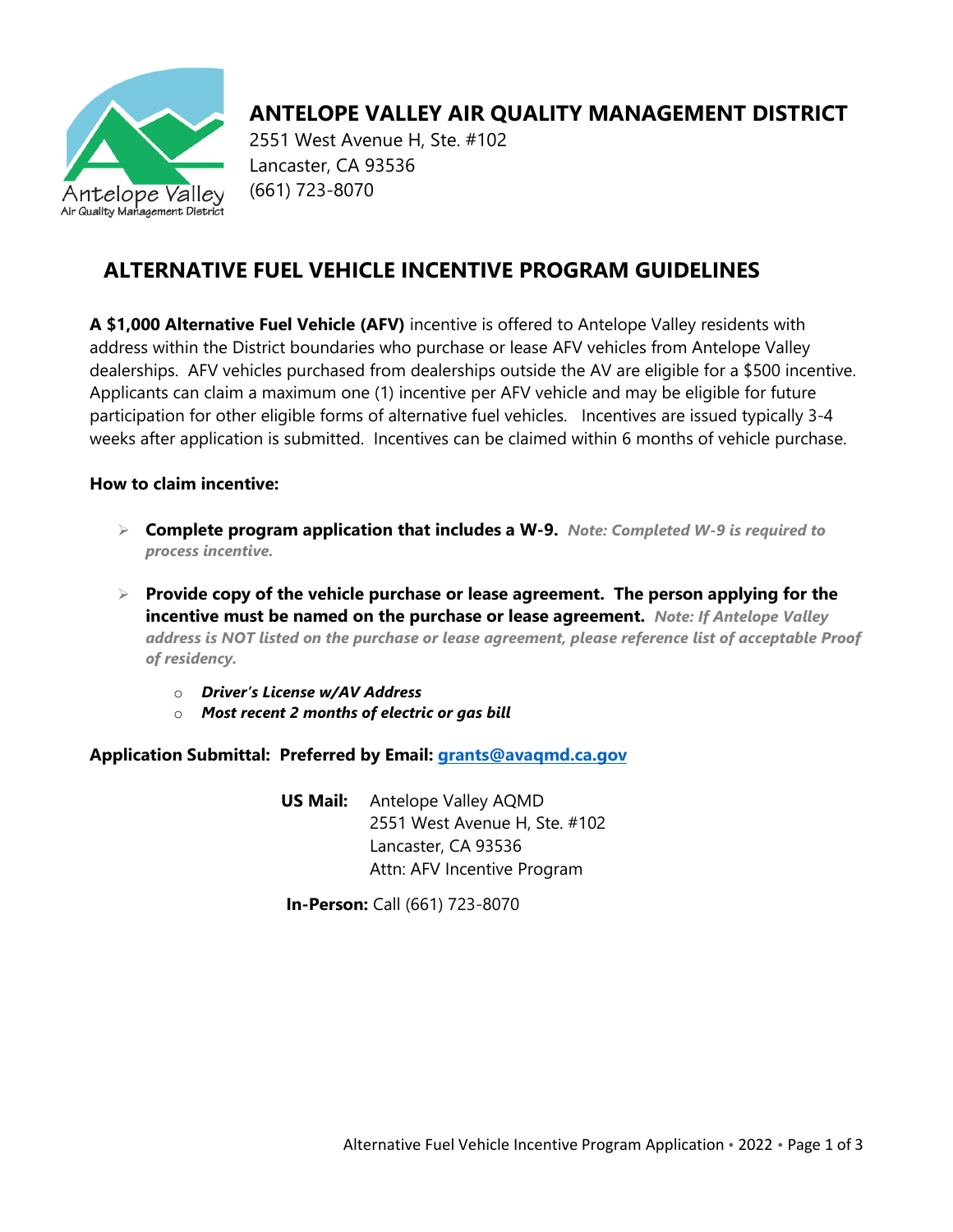

## **ANTELOPE VALLEY AIR QUALITY MANAGEMENT DISTRICT**

2551 West Avenue H, Ste. #102 Lancaster, CA 93536 (661) 723-8070

## **ALTERNATIVE FUEL VEHICLE INCENTIVE PROGRAM APPLICATION**

*APPLICANTS MUST BE AV RESIDENTS*

*Note: Address on purchase agreement must match applicant's AV resident address.*

#### **APPLICANT INFORMATION**

| <b>VEHICLE PURCHASER NAME:</b>                               |             |               |               |             |
|--------------------------------------------------------------|-------------|---------------|---------------|-------------|
| <b>PURCHASER AV ADDRESS:</b>                                 |             |               |               |             |
| CITY:                                                        |             |               | <b>STATE:</b> | <b>ZIP:</b> |
| <b>PHONE:</b>                                                | <b>FAX:</b> | <b>EMAIL:</b> |               |             |
| <b>PRINTED NAME OF PURCHASER:</b>                            |             |               |               |             |
| <b>SIGNATURE OF PURCHASER:</b>                               |             |               |               |             |
| TAX PAYER INFORMATION REQUIRED – COMPLETION OF W-9 ON PAGE 2 |             |               |               |             |

### **APPLICATION STATEMENT**

| INITIAL/ACKNOWLEDGE THE FOLLOWING STATEMENTS:                                                                                                                                                      |
|----------------------------------------------------------------------------------------------------------------------------------------------------------------------------------------------------|
| The purchase of this alternative fuel vehicle is NOT required by any local, state, or federal rule or regulation.                                                                                  |
| I understand that a completed W-9 is required to process this application.                                                                                                                         |
| I understand that an IRS Form 1099 will be issued to me for incentives greater than \$600 and it is my responsibility to<br>determine tax liability associated with participating in this Program. |
| understand that all applications must be accompanied by required documentation.                                                                                                                    |

#### **NEW VEHICLE INFORMATION**

| <b>MANUFACTURER'S ESTIMATED FUEL ECONOMY (MPG/MPGE):</b>           |                                                                               |                    |                                                                           |
|--------------------------------------------------------------------|-------------------------------------------------------------------------------|--------------------|---------------------------------------------------------------------------|
| MAKE:                                                              | <b>MODEL:</b>                                                                 | <b>MODEL YEAR:</b> | <b>ODOMETER:</b>                                                          |
| $VIN#$ :                                                           |                                                                               |                    |                                                                           |
| FUEL TYPE: ELECTRIC ELECTRIC/HYBRID                                | OTHER:                                                                        |                    | <b>TOTAL NEW VEHICLE (AFV) COST:</b>                                      |
| <b>CERTIFIED EMISSION STANDARD:</b><br>ZERO EMISSIONS VEHICLE(ZEV) | <b>RECEIVED, APPLIED FOR, OR PLAN TO APPLY FOR:</b>                           |                    | CHECK THE BOXES OF ALL OTHER ALTERNATIVE FUEL VEHICLE INCENTIVES YOU HAVE |
| (ALL ELECTRIC)                                                     | <b>PROVIDE \$ AMOUNT IF AVAILABLE.</b><br>CLEAN VEHICLE REBATE PROJECT (CVRP) |                    |                                                                           |
| PARTIAL ZEV<br>(PLUG-IN HYBRID)                                    | FEDERAL TAX CREDIT (PURCHASE ONLY)                                            |                    |                                                                           |
|                                                                    | <b>OTHER INCENTIVE</b>                                                        |                    |                                                                           |

Alternative Fuel Vehicle Incentive Program Application • 2022 • Page 2 of 3